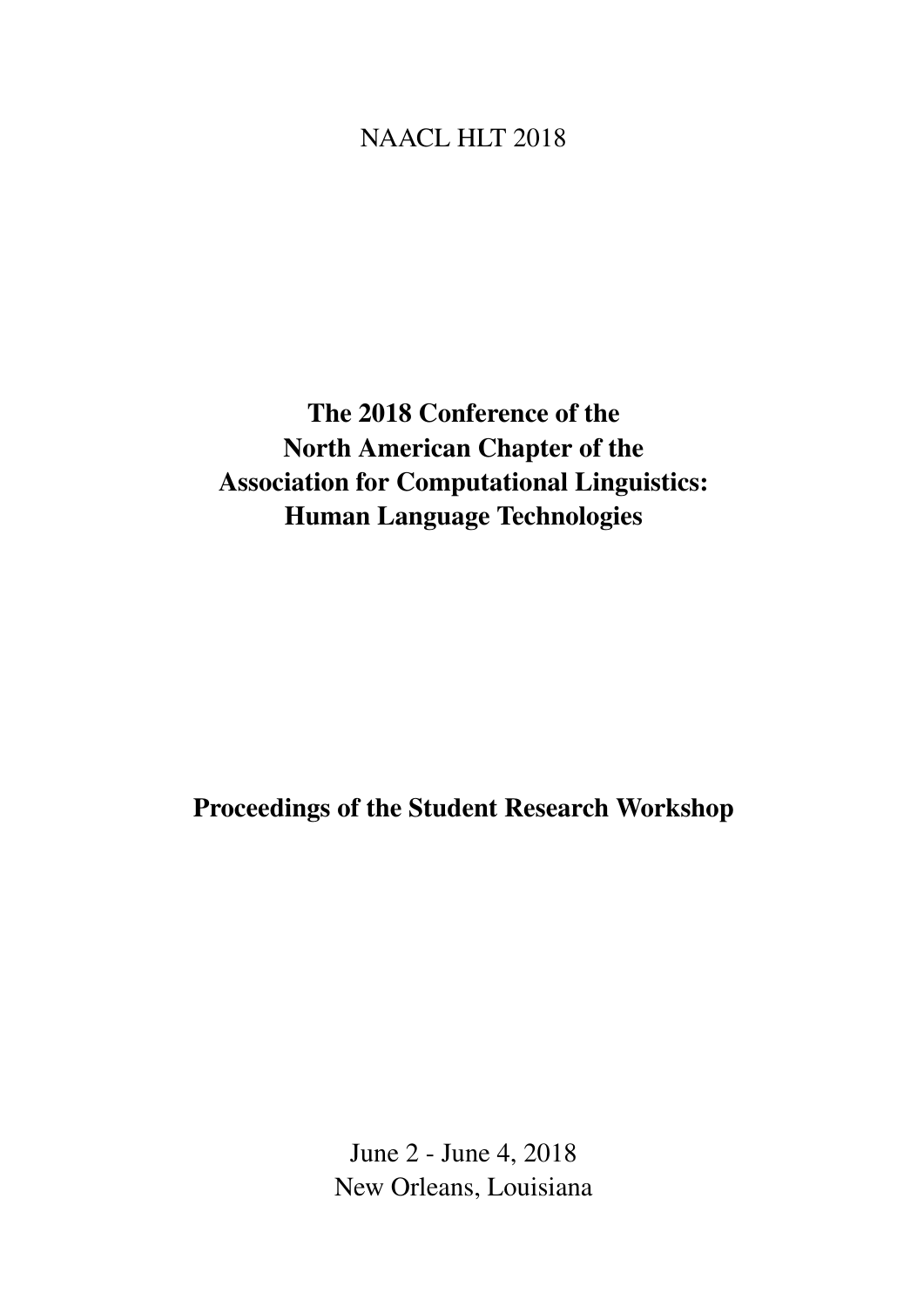

This material is based upon work supported by the National Science Foundation under Grants No. 1803423 and 1714855. Any opinions, findings, and conclusions or recommendations expressed in this material are those of the authors and do not necessarily reflect the views of the National Science Foundation.

c 2018 The Association for Computational Linguistics

Order copies of this and other ACL proceedings from:

Association for Computational Linguistics (ACL) 209 N. Eighth Street Stroudsburg, PA 18360 USA Tel: +1-570-476-8006 Fax: +1-570-476-0860 acl@aclweb.org

ISBN 978-1-948087-26-1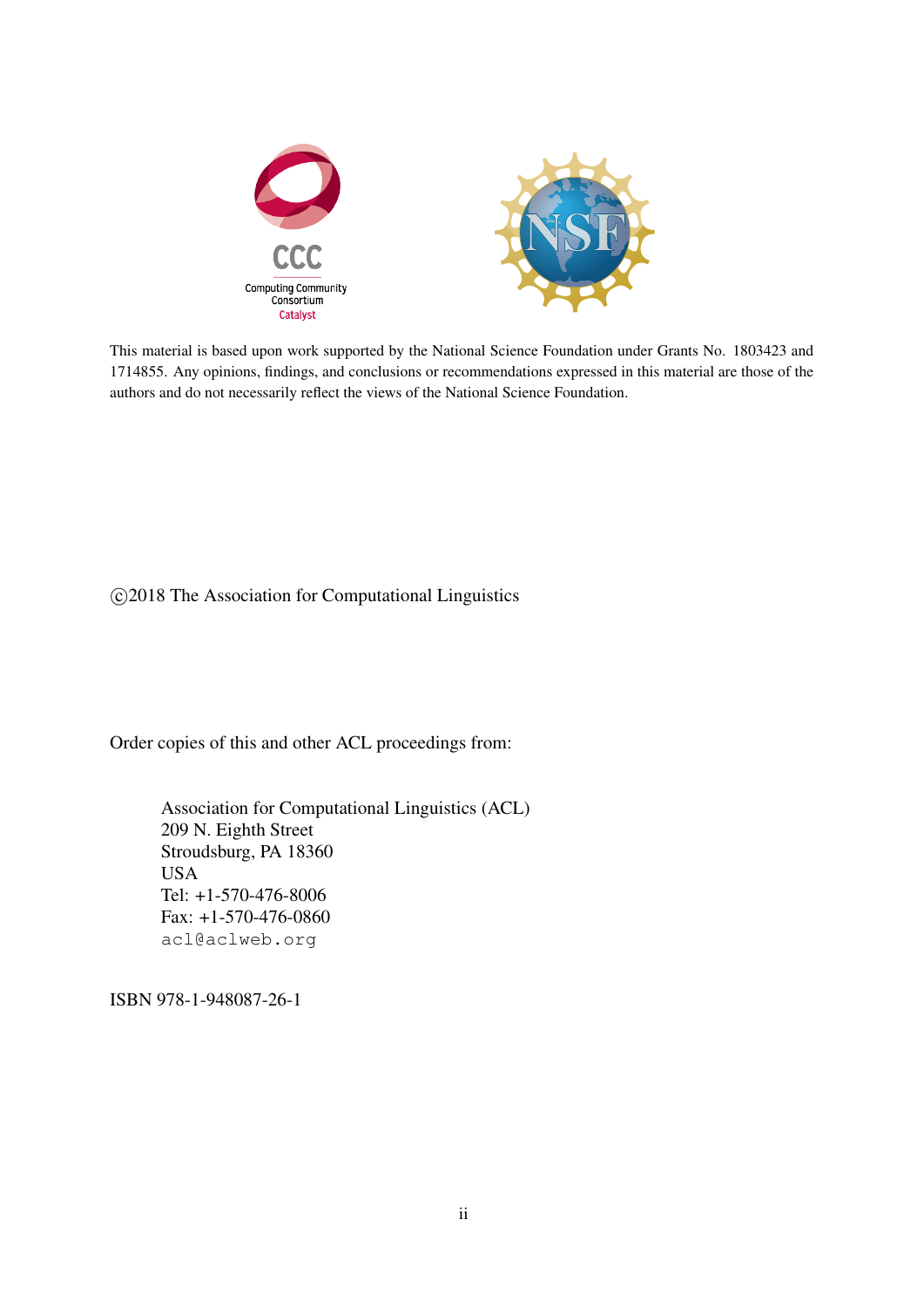# Introduction

Welcome to the NAACL-HLT 2018 Student Research Workshop!

This year's submissions were organized in two tracks: research papers and thesis proposals.

- Research papers may describe completed work, or work in progress with preliminary results. For these papers, the first author must be a current graduate or undergraduate student.
- Thesis proposals are geared towards PhD students who have decided on a thesis topic and wish to get feedback on their proposal and broader ideas for their continuing work.

This year, we received a total of 51 submissions: 43 of these were research papers, and 8 were thesis proposals. We accepted 16 research papers and 4 thesis proposals, resulting in an overall acceptance rate of 39%. The main author of the accepted papers represent a variety of countries: Canada, Estonia, France, Germany, India, Japan (2 papers), Switzerland, UK, USA (11 papers).

Accepted research papers will be presented as posters within the NAACL main conference poster sessions. We will have oral presentations at our SRW oral session on June 2 for all 4 thesis papers to allow students to get feedback about their thesis work, along with 2 research papers selected as outstanding papers.

Following previous editions of the Student Research Workshop, we have offered students the opportunity to get mentoring feedback before submitting their work for review. Each student that requested presubmission mentorship was assigned to an experienced researcher who read the paper and provided some comments on how to improve the quality of writing and presentation of the student's work. A total of 21 students participated in the mentorship program. During the workshop itself, we will also provide an in-site mentorship program. Each mentor will meet with their assigned students to provide feedback on their poster or oral presentation, and to discuss their research careers.

We would like to express our gratitude for the financial support from the National Science Foundation (NSF) and the Computing Research Association Computing Community Consortium (CRA-CCC). Thanks to their support, this year's SRW is able to assist students with their registration, travel, and lodging expenses.

We would like to thank the mentors for dedicating their time to help students improve their papers prior to submission, and we thank the members of the program committee for the constructive feedback they have provided for each submitted paper.

This workshop would not have been possible without the help from our faculty advisors, and we thank them for their guidance along this year of workshop preparation. We also thank the organizers of NAACL-HLT 2018 for their continuous support.

Finally, we would like to thank all students who have submitted their work to this edition of the Student Research Workshop. We hope our collective effort will be rewarded in the form of an excellent workshop!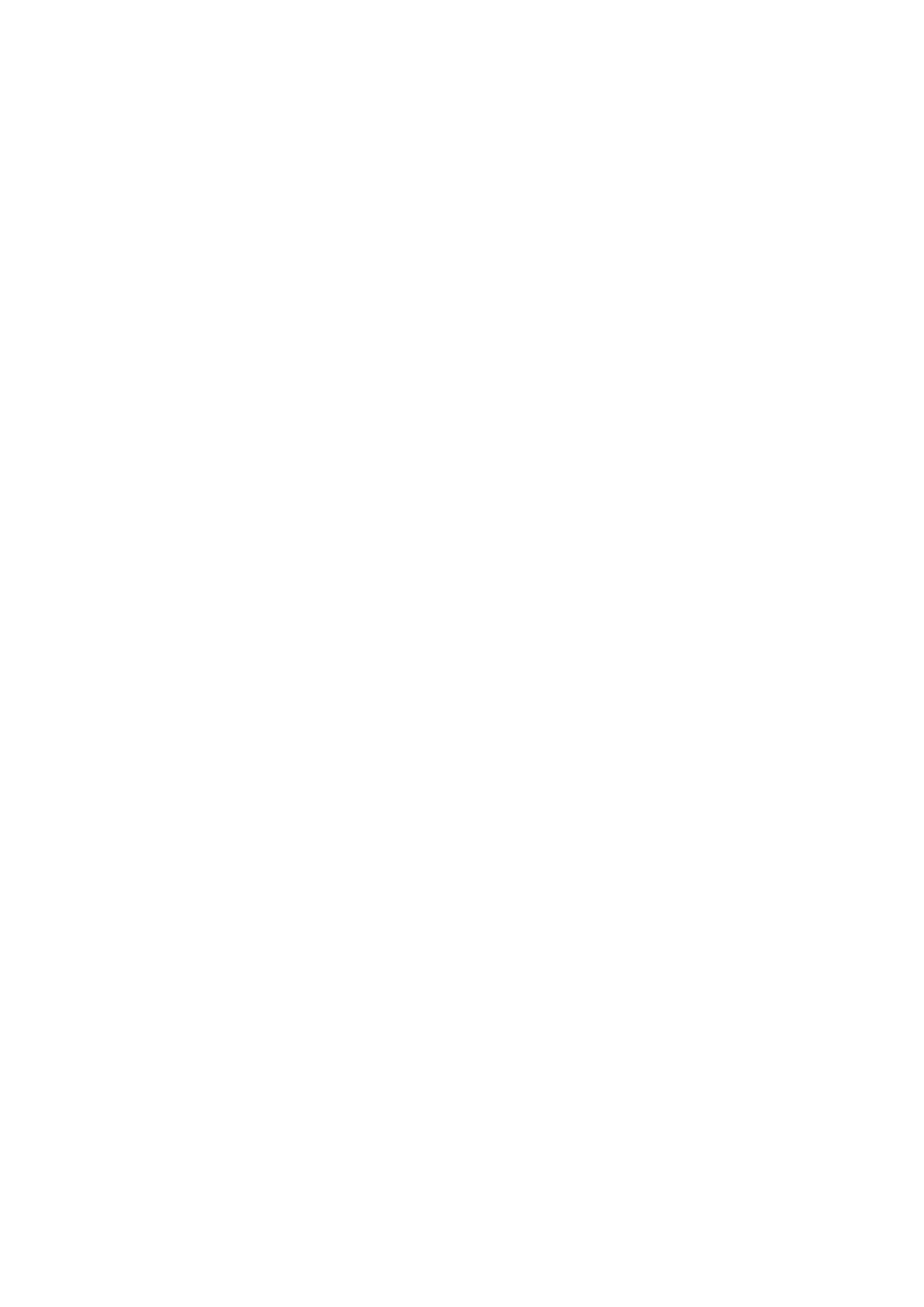#### Organizers:

Silvio Ricardo Cordeiro (Aix-Marseille Université) Shereen Oraby (University of California, Santa Cruz) Umashanthi Pavalanathan (Georgia Institute of Technology) Kyeongmin Rim (Brandeis University)

# Faculty Advisors:

Swapna Somasundaran (ETS Princeton) Sam Bowman (New York University)

#### Program Committee:

Bharat Ram Ambati (Apple Inc) Rachel Bawden (Université Paris-Sud) Yonatan Bisk (University of Washington) Dallas Card (Carnegie Mellon University) Wanxiang Che (Harbin Institute of Technology) Monojit Choudhury (Microsoft Research) Mona Diab (George Washington University) Jesse Dodge (Carnegie Mellon University) Bonnie Dorr (Florida Institute for Human-Machine Cognition) Ahmed Elgohary (University of Maryland, College Park) Micha Elsner (The Ohio State University) Noura Farra (Columbia University) Thomas François (Université catholique de Louvain) Daniel Fried (University of California, Berkeley) Debanjan Ghosh (Rutgers University) Kevin Gimpel (Toyota Technological Institute at Chicago) Ralph Grishman (New York University) Alvin Grissom II (Ursinus College) Jiang Guo (Massachusetts Institute of Technology) Luheng He (University of Washington) Jack Hessel (Cornell University) Dirk Hovy (Bocconi University) Mohit Iyyer (Allen Institute for Artificial Intelligence) Yacine Jernite (New York University) Yangfeng Ji (University of Washington) Kristiina Jokinen (University of Helsinki) Daisuke Kawahara (Kyoto University) Chris Kedzie (Columbia University) Philipp Koehn (Johns Hopkins University) Jonathan K. Kummerfeld (University of Michigan) Maximilian Köper (University of Stuttgart)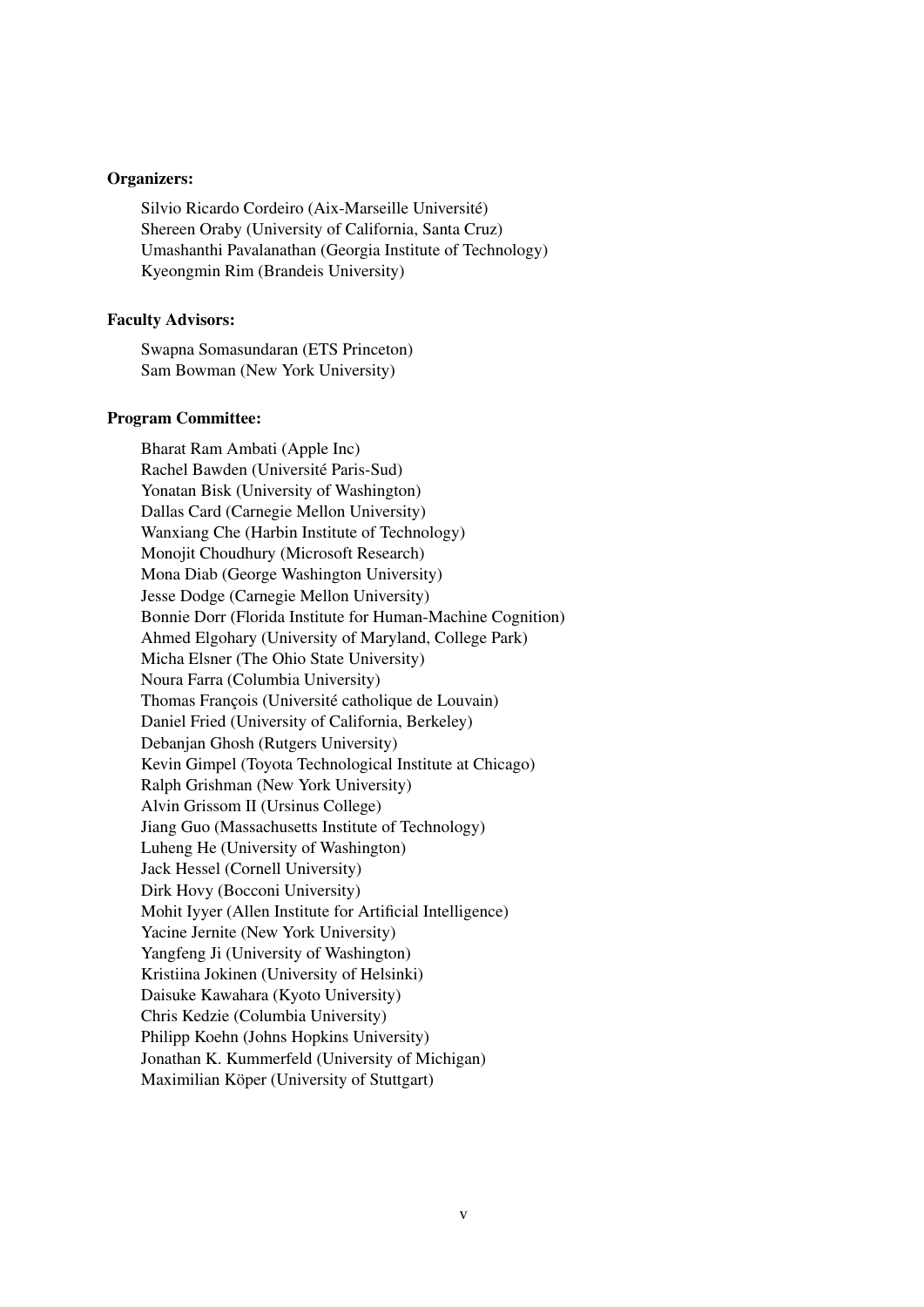Éric Laporte (Université Paris-Est Marne-la-Vallée) Sarah Ita Levitan (Columbia University) Jasy Suet Yan Liew (Universiti Sains Malaysia) Diane Litman (University of Pittsburgh) Stephanie M. Lukin (US Army Research Laboratory) Shervin Malmasi (Harvard Medical School) Diego Marcheggiani (University of Amsterdam) Daniel Marcu (University of Southern California) Mitchell Marcus (University of Pennsylvania) Prashant Mathur (eBay) Kathy McKeown (Columbia University) Julie Medero (Harvey Mudd College) Amita Misra (University of California,Santa Cruz) Saif M. Mohammad (National Research Council Canada) Taesun Moon (IBM Research) Smaranda Muresan (Columbia University) Karthik Narasimhan (Massachusetts Institute of Technology) Shashi Narayan (University of Edinburgh) Graham Neubig (Carnegie Mellon University) Avinesh P.V.S. (Technische Universität Darmstadt) Yannick Parmentier (University of Lorraine) Gerald Penn (University of Toronto) Massimo Poesio (Queen Mary University of London) Christopher Potts (Stanford University) Daniel Preoțiuc-Pietro (University of Pennsylvania) Emily Prud'hommeaux (Boston College) Sudha Rao (University Of Maryland, College Park) Mohammad Sadegh Rasooli (Columbia University) Michael Roth (Saarland University) Markus Saers (Hong Kong University of Science and Technology) David Schlangen (Bielefeld University) Minjoon Seo (University of Washington) Kevin Small (Amazon) Sandeep Soni (Georgia Institute of Technology) Ian Stewart (Georgia Institute of Technology) Alane Suhr (Cornell University) Shyam Upadhyay (University of Pennsylvania) Sowmya Vajjala (Iowa State University) Bonnie Webber (University of Edinburgh) John Wieting (Carnegie Mellon University) Adina Williams (New York University) Diyi Yang (Carnegie Mellon University) Justine Zhang (Cornell University) Meishan Zhang (Heilongjiang University) Ran Zhao (Carnegie Mellon University)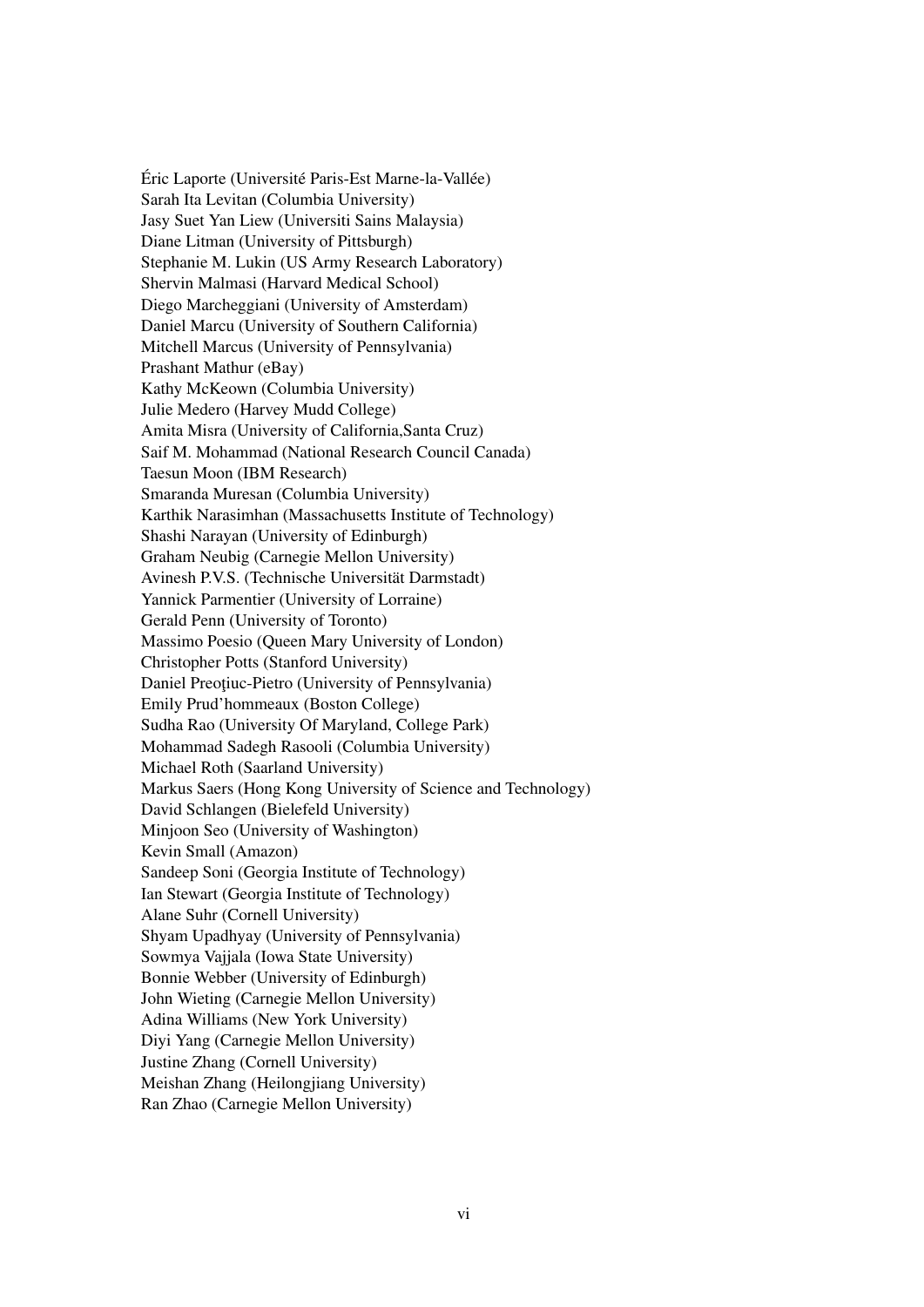# Table of Contents

| Alignment, Acceptance, and Rejection of Group Identities in Online Political Discourse                                                                  |
|---------------------------------------------------------------------------------------------------------------------------------------------------------|
| Combining Abstractness and Language-specific Theoretical Indicators for Detecting Non-Literal Usage<br>of Estonian Particle Verbs                       |
| Verb Alternations and Their Impact on Frame Induction                                                                                                   |
| A Generalized Knowledge Hunting Framework for the Winograd Schema Challenge                                                                             |
| Towards Qualitative Word Embeddings Evaluation: Measuring Neighbors Variation                                                                           |
| A Deeper Look into Dependency-Based Word Embeddings                                                                                                     |
| Learning Word Embeddings for Data Sparse and Sentiment Rich Data Sets                                                                                   |
| Igbo Diacritic Restoration using Embedding Models                                                                                                       |
| Using Classifier Features to Determine Language Transfer on Morphemes                                                                                   |
| <b>End-to-End Learning of Task-Oriented Dialogs</b>                                                                                                     |
| Towards Generating Personalized Hospitalization Summaries<br>Sabita Acharya, Barbara Di Eugenio, Andrew Boyd, Richard Cameron, Karen Dunn Lopez, Pamela |
| Read and Comprehend by Gated-Attention Reader with More Belief                                                                                          |
| ListOps: A Diagnostic Dataset for Latent Tree Learning                                                                                                  |
| Japanese Predicate Conjugation for Neural Machine Translation<br>Michiki Kurosawa, Yukio Matsumura, Hayahide Yamagishi and Mamoru Komachi  100          |
| Metric for Automatic Machine Translation Evaluation based on Universal Sentence Representations                                                         |
| Neural Machine Translation for Low Resource Languages using Bilingual Lexicon Induced from Com-<br>parable Corpora                                      |
| Training a Ranking Function for Open-Domain Question Answering                                                                                          |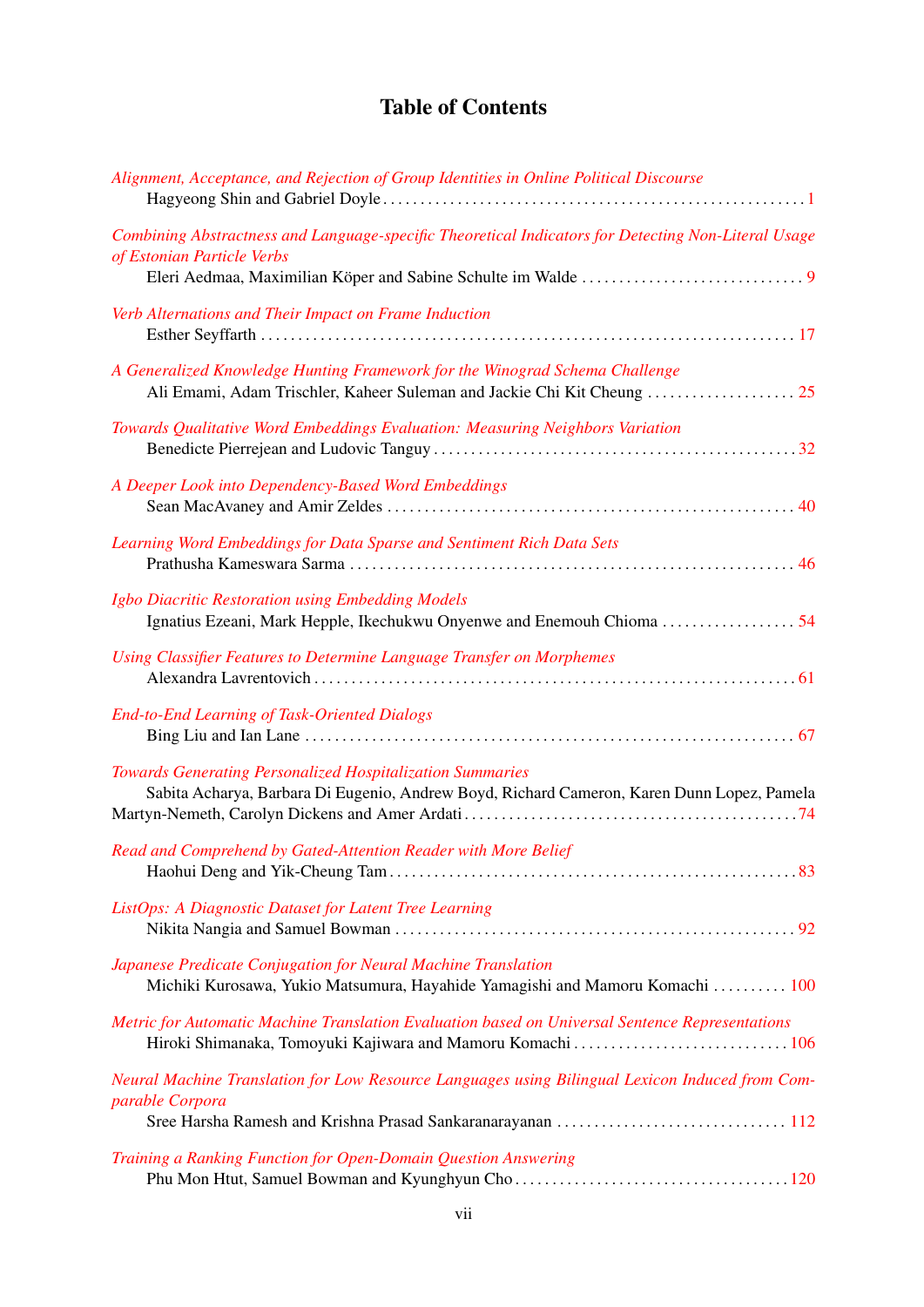*[Corpus Creation and Emotion Prediction for Hindi-English Code-Mixed Social Media Text](#page-0-0)* Deepanshu Vijay, Aditya Bohra, Vinay Singh, Syed Sarfaraz Akhtar and Manish Shrivastava . . [128](#page-0-0) *[Sensing and Learning Human Annotators Engaged in Narrative Sensemaking](#page-0-0)* McKenna Tornblad, Luke Lapresi, Christopher Homan, Raymond Ptucha and Cecilia Ovesdotter

|  |  |  |  |  | TNUNCHINA TOHIDIAU. LUNC LADICSI, UHITSIODHCI TIOHIAII, NAVIHOHU FUULIA ANU UCUMA OVESUOIICI |
|--|--|--|--|--|----------------------------------------------------------------------------------------------|
|  |  |  |  |  |                                                                                              |
|  |  |  |  |  |                                                                                              |

*[Generating Image Captions in Arabic using Root-Word Based Recurrent Neural Networks and Deep](#page-0-0) [Neural Networks](#page-0-0)*

|--|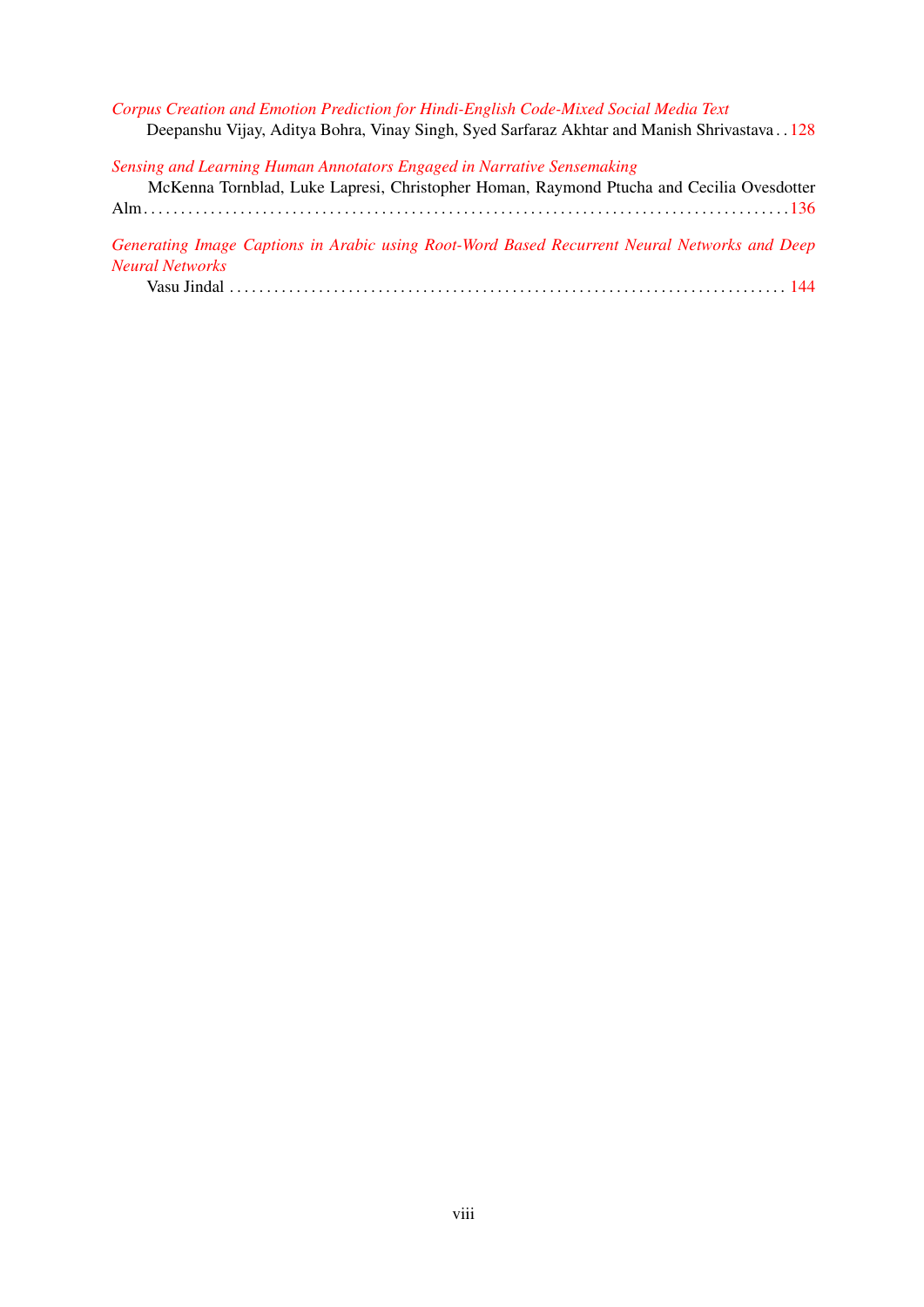# Conference Program

# Saturday, June 2

#### 10:30–12:00 Posters and Demos: Discourse and Pragmatics

*[Alignment, Acceptance, and Rejection of Group Identities in Online Political Dis](#page-0-0)[course](#page-0-0)* Hagyeong Shin and Gabriel Doyle

# 15:30–17:00 Posters and Demos: Semantics

*[Combining Abstractness and Language-specific Theoretical Indicators for Detect](#page-0-0)[ing Non-Literal Usage of Estonian Particle Verbs](#page-0-0)* Eleri Aedmaa, Maximilian Köper and Sabine Schulte im Walde

*[Verb Alternations and Their Impact on Frame Induction](#page-0-0)* Esther Seyffarth

*[A Generalized Knowledge Hunting Framework for the Winograd Schema Challenge](#page-0-0)* Ali Emami, Adam Trischler, Kaheer Suleman and Jackie Chi Kit Cheung

*[Towards Qualitative Word Embeddings Evaluation: Measuring Neighbors Varia](#page-0-0)[tion](#page-0-0)* Benedicte Pierrejean and Ludovic Tanguy

*[A Deeper Look into Dependency-Based Word Embeddings](#page-0-0)* Sean MacAvaney and Amir Zeldes

# 15:30–17:00 Posters and Demos: Sentiment Analysis

*[Learning Word Embeddings for Data Sparse and Sentiment Rich Data Sets](#page-0-0)* Prathusha Kameswara Sarma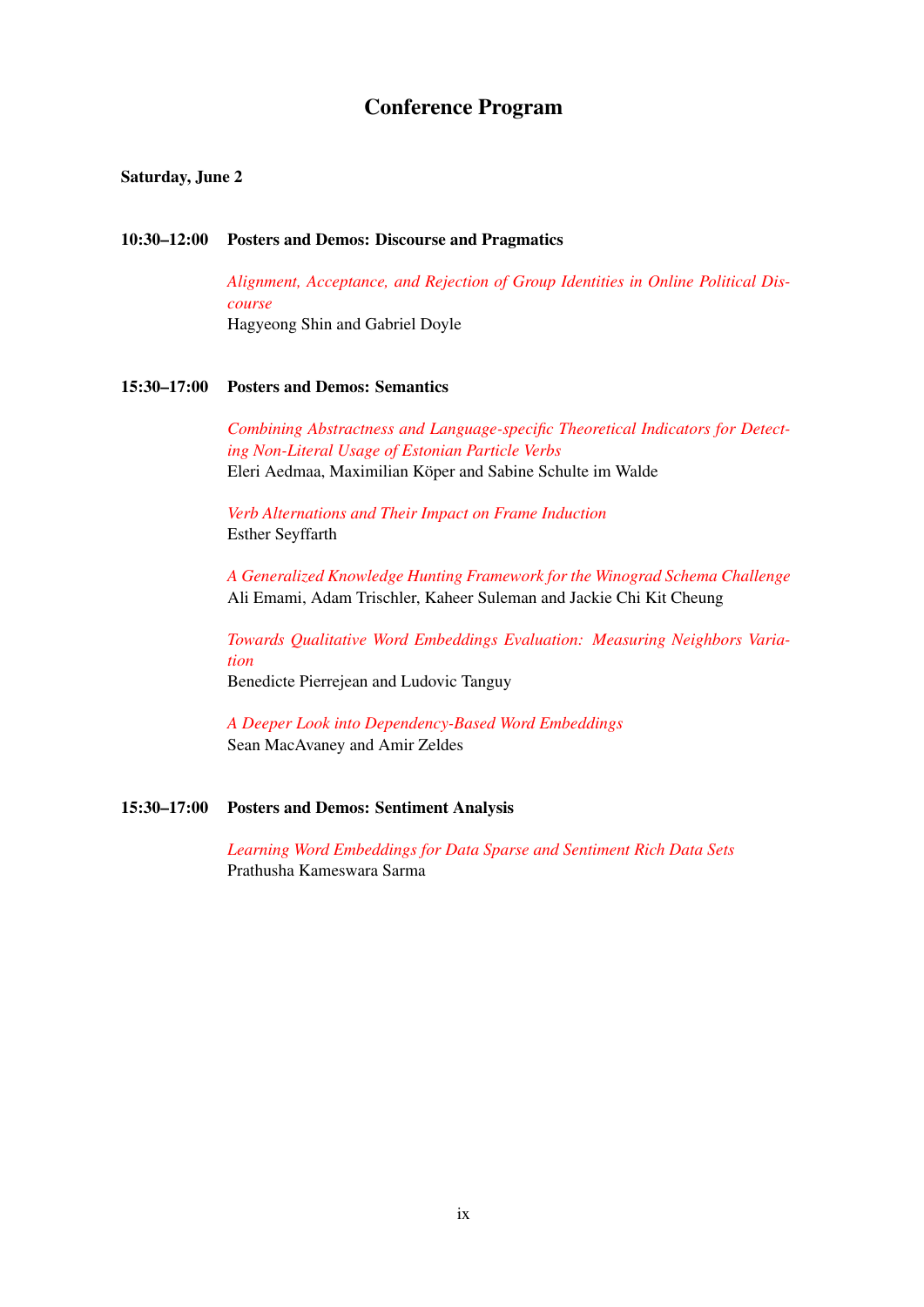# Saturday, June 2 (continued)

#### 17:00–18:30 Oral Presentations: Student Research Workshop Highlight Papers

*17:00–17:14 [Igbo Diacritic Restoration using Embedding Models](#page-0-0)* Ignatius Ezeani, Mark Hepple, Ikechukwu Onyenwe and Enemouh Chioma

*17:15–17:29 [Using Classifier Features to Determine Language Transfer on Morphemes](#page-0-0)* Alexandra Lavrentovich

*17:30–17:44 [End-to-End Learning of Task-Oriented Dialogs](#page-0-0)* Bing Liu

*17:45–17:59*

*[Towards Generating Personalized Hospitalization Summaries](#page-0-0)* Sabita Acharya, Barbara Di Eugenio, Andrew Boyd, Richard Cameron, Karen Dunn Lopez, Pamela Martyn-Nemeth, Carolyn Dickens and Amer Ardati

*18:00–18:14*

*[A Generalized Knowledge Hunting Framework for the Winograd Schema Challenge](#page-0-0)* Ali Emami, Adam Trischler, Kaheer Suleman and Jackie Chi Kit Cheung

*18:15–18:30*

*[Alignment, Acceptance, and Rejection of Group Identities in Online Political Dis](#page-0-0)[course](#page-0-0)*

Hagyeong Shin and Gabriel Doyle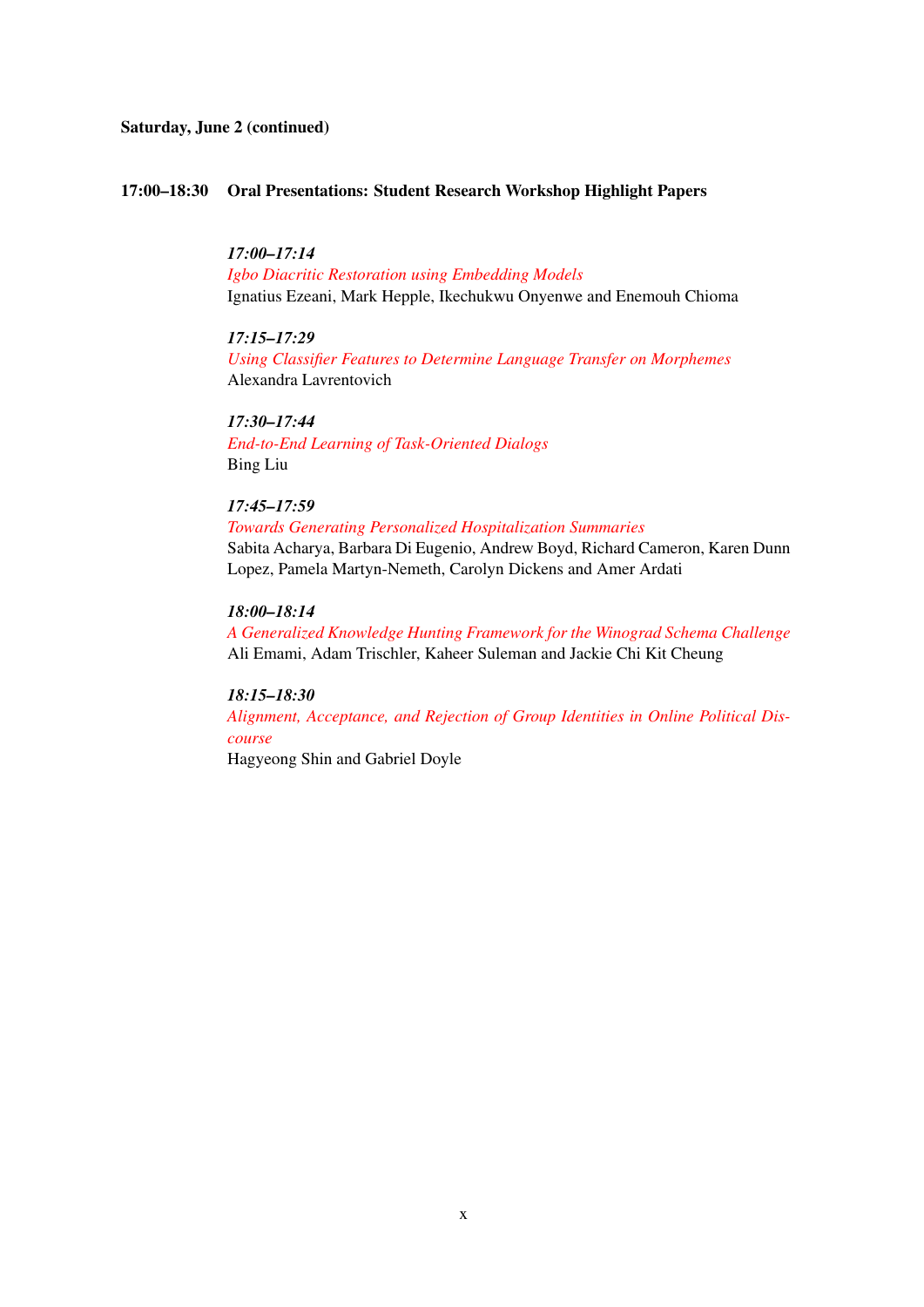# Sunday, June 3

#### 10:30–12:00 Posters and Demos: Information Extraction

*[Read and Comprehend by Gated-Attention Reader with More Belief](#page-0-0)* Haohui Deng and Yik-Cheung Tam

# 15:30–17:00 Posters and Demos: Machine Learning

*[ListOps: A Diagnostic Dataset for Latent Tree Learning](#page-0-0)* Nikita Nangia and Samuel Bowman

### 15:30–17:00 Posters and Demos: Machine Translation

*[Japanese Predicate Conjugation for Neural Machine Translation](#page-0-0)* Michiki Kurosawa, Yukio Matsumura, Hayahide Yamagishi and Mamoru Komachi

*[Metric for Automatic Machine Translation Evaluation based on Universal Sentence](#page-0-0) [Representations](#page-0-0)* Hiroki Shimanaka, Tomoyuki Kajiwara and Mamoru Komachi

*[Neural Machine Translation for Low Resource Languages using Bilingual Lexicon](#page-0-0) [Induced from Comparable Corpora](#page-0-0)* Sree Harsha Ramesh and Krishna Prasad Sankaranarayanan